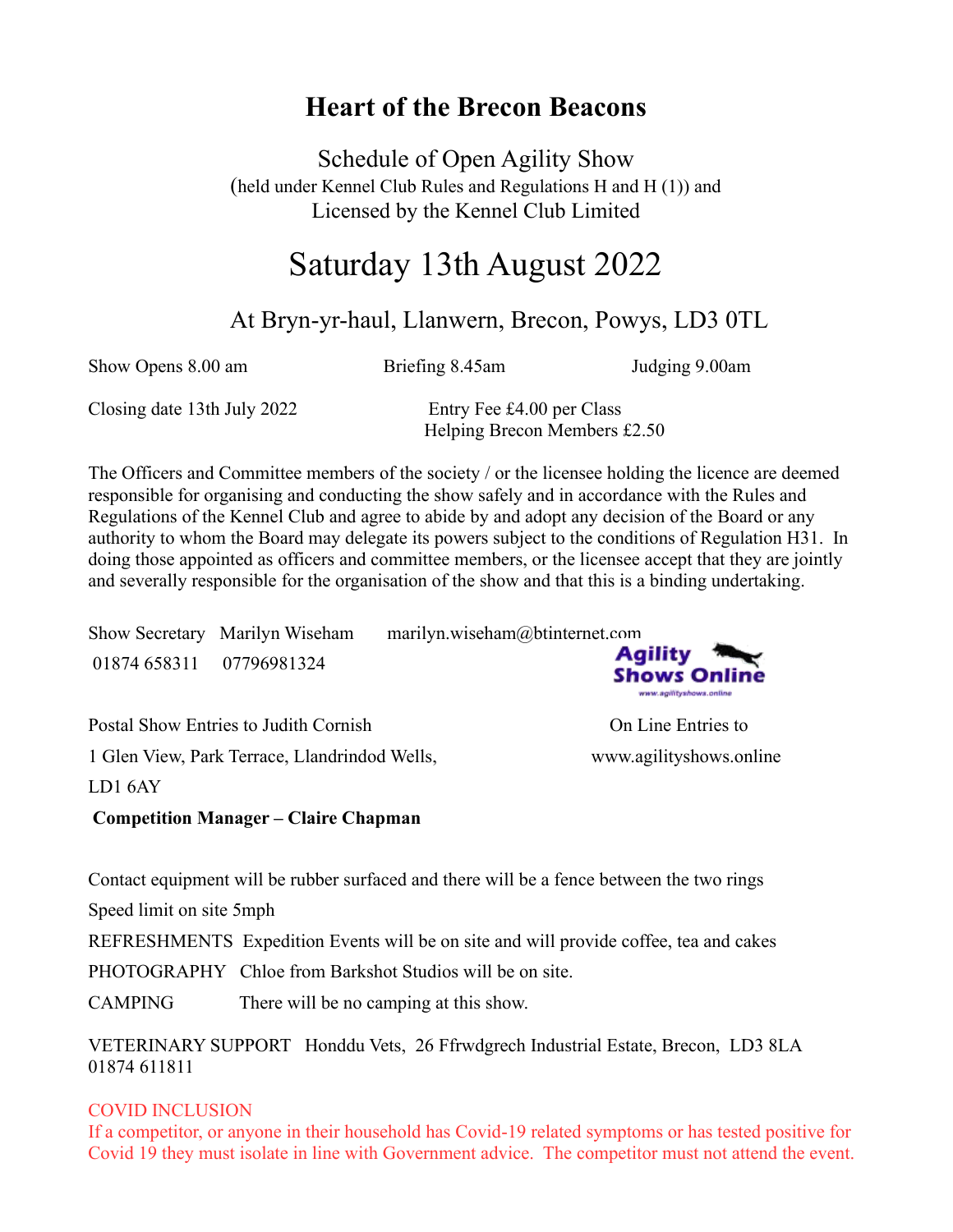RING 1 RING 2 JUDGE JUDITH DOBLE JUDGE JACKIE TRAVERS-SPENCER

| Class          | <b>AGILITY</b>                                     | Class           | <b>JUMPING</b>                                    |
|----------------|----------------------------------------------------|-----------------|---------------------------------------------------|
| 1              | Large Graded 1,2                                   |                 | 18 Large Graded 1,2                               |
| $\overline{2}$ | Intermediate Graded 1,2                            |                 | 19 Intermediate Graded 1,2                        |
| 3              | Medium Graded 1,2                                  |                 | 20 Medium Graded 1,2                              |
| $\overline{4}$ | Small Graded 1,2                                   |                 | 21 Small Graded 1,2                               |
| 5              | Large Graded 3,4                                   |                 | $22$ Large Graded 3,4                             |
| 6              | Intermediate Graded 3,4                            |                 | 23 Intermediate Graded 3,4                        |
| 7              | Medium Graded 3,4                                  |                 | 24 Medium Graded 3,4                              |
| 8              | Small Graded 3,4                                   | 25 <sub>1</sub> | Small Graded 3,4                                  |
| 9              | Large Combined 1-2                                 |                 | 26 Large Combined 5-7                             |
| 10             | Intermediate Combined 1-2                          |                 | 27 Intermediate Combined 5-7                      |
| 11             | Medium Combined 1-2                                |                 | 28 Medium Combined 5-7                            |
| 12             | Small Combined 1-2                                 |                 | 29 Small Combined 5-7                             |
| 13             | Large Combined 3-4                                 |                 | 30 Large Combined 1-4                             |
| 14             | Intermediate Combined 3-4                          |                 | 31 Intermediate Combined 1-4                      |
| 15             | Medium Combined 3-4                                |                 | 32 Medium Combined 1-4                            |
| 16             | Small Combined 3-4                                 | 33              | Small Combined 1-4                                |
| 17             | L/I/M/S Circular Jumping (special)<br>Combined 1-7 |                 | 34 L/I/M/S Steeplechase<br>(special) Combined 1-7 |
|                |                                                    | 35              | Anysize Steeplechase (special)<br>Combined 1-7    |

Reserve Judge: Cath Rowlands

Prizes Trophies for 1st 2nd and 3rd depending on size of class. Rosettes to 10% and clear round rosettes in all classes. The Brecon trophy will be presented to the highest placed Brecon member. Steeplechase & Circular Jumping for all dogs Grades  $1 - 7$  Tunnels and jumps only. Awards will be split into L/I/M/S in classes 17 and 34 Anysize dogs (not entered in any other class) may jump at 400, 300, or 200 and there will be just tunnels and jumps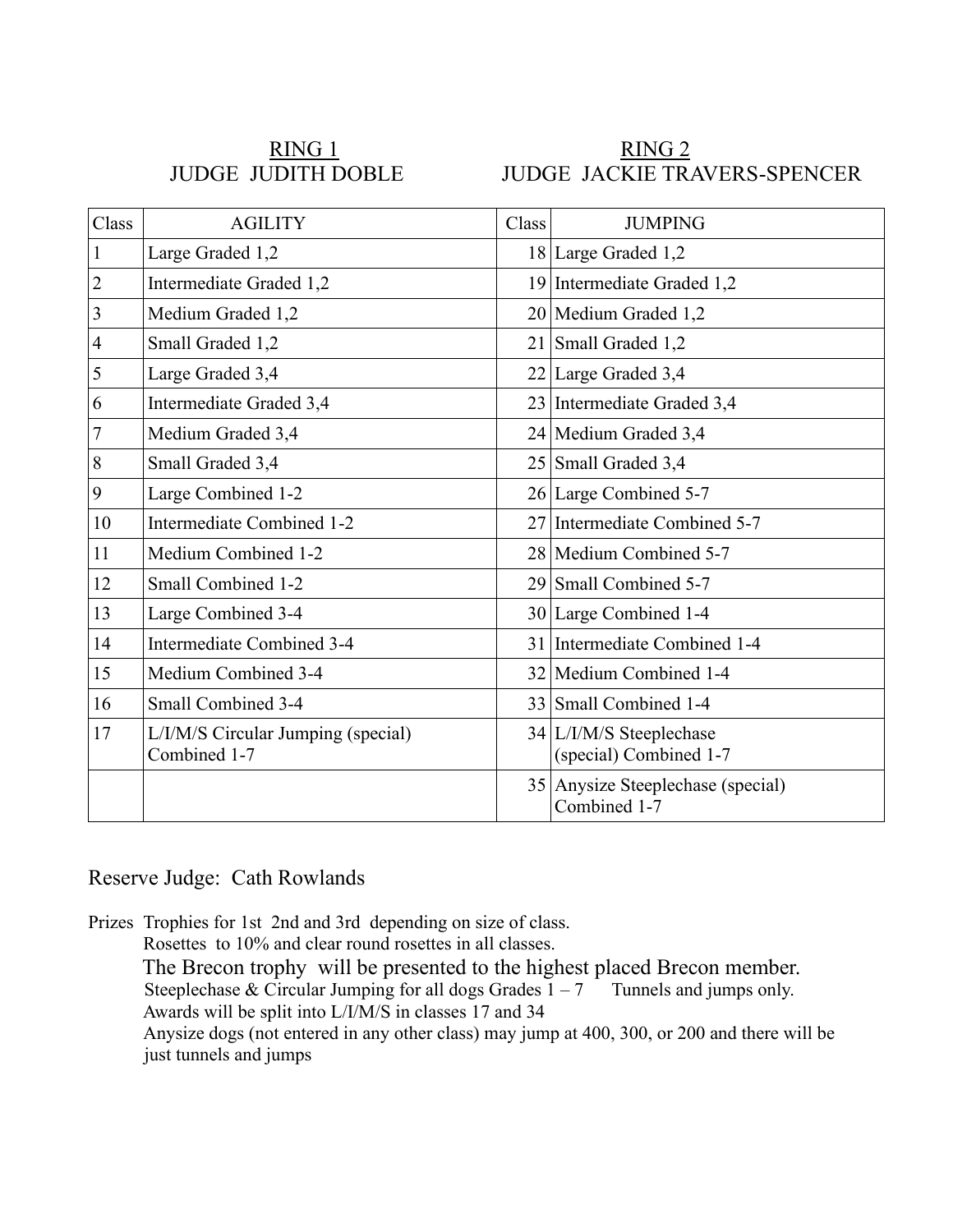To count for progression wins must be gained in standard classes at Kennel Club Licensed Agility Shows. Only a first place with a clear round completed within the course time set by the judge will count towards grade progression.

#### ELIGIBILITY FOR CLASSES

In the following definitions of classes First Prizes or other prize wins are those gained in standard classes at any Kennel Club licensed Championship Agility, Premier Agility, Open Agility or Limited Agility Shows (i.e. special classes and invitational events excepted). Only a first place with a clear round completed within the course time set by the judge will count towards grade progression.

Standard classes may be scheduled for Agility Shows, as Agility classes or Jumping classes. All standard classes must contain the Weaving Poles obstacle. Standard Agility classes must contain the following elements: "A Ramp", Dog Walk and See-Saw. With this proviso classes are defined as follows:-

A maximum of four standard classes may be scheduled for any dog on an individual day of competition. Any number of special classes may be scheduled.

Class Structure. A Class may either be held as a Graded Class or a Combined Class. A Graded Class may be scheduled for a maximum of three consecutive Grades with separate results and awards issued for each grade. A Combined Class may be scheduled for more than one consecutive grade with one overall set of results.

Progression. Progression from each Grade will be determined by the eligibility for the class as referenced in  $H(1)(A)11$ . Results from Combined Classes will only count towards progression from the dogs current grade. Competitors will be allowed to walk the course set at Small, Medium Intermediate or Large height without their dog(s) before the class begins.

Points Progression. At the handler's discretion a dog may progress up to Grade 4 by winning 100 points at each grade, using the Agility Warrant points scheme (Regulation K3.c refers). A minimum of 50 points must be gained in agility (not jumping) classes in the relevant grade. If this method of progression is selected, the handler must ensure the Show Secretary signs the dog's Agility Record Book at the first show entered at the higher grade. There is no time limit on this progression, however once a dog has progressed, it cannot return to a previous grade.

Progression on points must be done prior to the closing date of entries. It is not possible to change a grade on points once the entries have closed.

#### Height Limit for Dogs

Large Dog classes - For Dogs measuring over 500mm at the withers Intermediate Dog classes - For Dogs measuring over 430mm and measuring 500mm or under at the withers Medium Dog classes - For dogs measuring over 350mm and measuring 430mm or under at the withers. Small Dog classes – For dogs measuring 350mm or under at the withers.

Dogs competing in Intermediate, Small or Medium height categories must be measured for competition. Competitors must ensure that their dog is measured prior to their first competition and that the dog's Agility Record Book has been signed and dated by the measuring officials.

#### STANDARD CLASSES

Only first prizes and points gained in standard classes at Kennel Club licensed Agility Shows may be used for progression through the classes. (A dog is only eligible for one grade). In defining the eligibility of the owner or handler for Grade 1, the two wins and points progression referred to in the definition apply only to one dog and not an accumulation of dogs.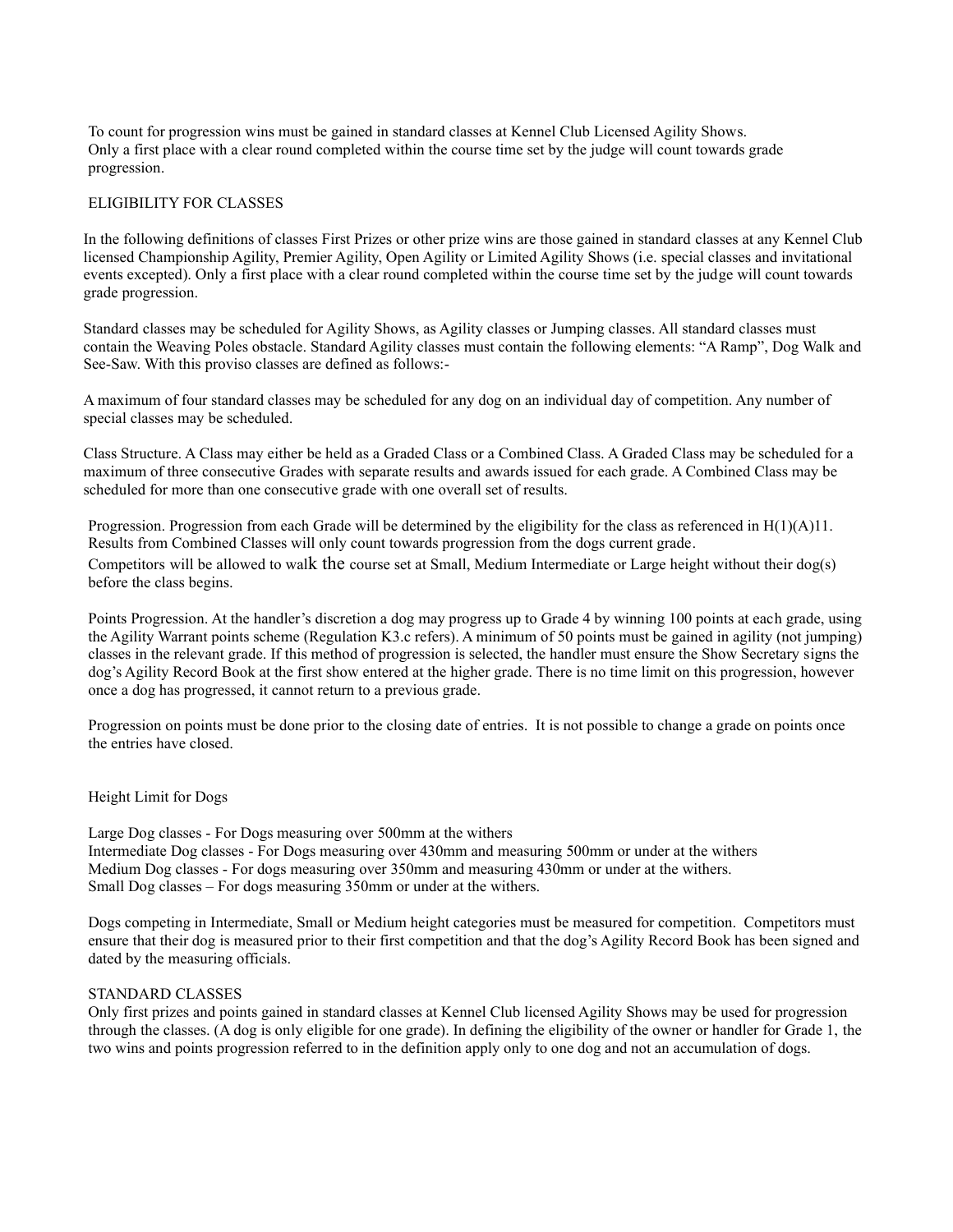Grade 1

Open to owners, handlers or dogs which have not gained a minimum of two first places at Grade 1 at Kennel Club Licensed Agility Shows, at least one of which must have been gained in an agility (not jumping) class. N.B Owners, handlers or dogs previously qualified out of Grade 1 are not eligible for this class.

Grade 2

Open to dogs which are not eligible for Grade 1 or have elected to progress on points from Grade 1 and are not eligible for Grades 3, 4, 5, 6, or 7.

Grade 3

Open to dogs which have gained a minimum of two first places at Grade 2 at Kennel Club Licensed Agility Shows, one of which must have been gained in an agility (not jumping) class, or have elected to progress on points from Grade 2 and are not eligible for Grades 2, 4, 5, 6 or 7.

#### Grade 4

Open to dogs which have gained a minimum of three first places at Grade 3 at Kennel Club Licensed Agility Shows, two of which must have been gained in agility (not jumping classes), or have elected to progress on points from Grade 3 and are not eligible for Grades 2, 3, 5, 6 or 7

#### Grade 5

Open to dogs which have gained a minimum of four first places at Grade 4 at Kennel Club Licensed Agility Shows, two of which must have been gained in agility (not jumping) classes, and are not eligible for Grades 2, 3, 4, 6 or 7 Grade 6

Open to dogs which have gained a minimum of four first places at Grade 5 at Kennel Club Licensed Agility Shows, two of which must have been gained in agility (not jumping) classes, and are not eligible for Grades 2, 3, 4, 5 or 7. Grade 7

Open to dogs which have gained a minimum of five first places at Grade 6 at Kennel Club Licensed Agility Shows, three of which must have been gained in agility (not jumping) classes, and are not eligible for Grades 2, 3, 4, 5 or 6.

#### SPECIAL CLASSES

Societies may schedule classes other than those defined above as "Special classes". The eligibility for "Special" classes must be defined by the Society and included in the schedule. The word "Special" must be included in the title of the class. Where special classes are classified for older and/or inexperienced dogs, the height of the hurdles, the A-ramp, and the dog walk, and the length of the long jump, may be reduced below the dimensions specified in these regulations, in which case such dimensions must be included in the class definition in the show schedule.

Marking for special classes may deviate from marking for standard classes, but must be specified in the schedule. Wins, places and clear rounds in special classes will not count towards agility warrant points or grade progression at Kennel Club shows.

#### **Steeplechase (Special)**

Open to all dogs competing in Grades 1-7. (Anysize excluded). The object of this class is to negotiate a course made up with only jumps (excluding the tyre) and tunnels (no weaves). The course should be fast, flowing and straight forward.

#### **Circular Jumping (Special)**

Open to all dogs competing in Grades 1-7. (Anysize excluded). The object of this class is to negotiate a course made up with only jumps (excluding the tyre) and tunnels (no weaves). The course should be fast, flowing and straight forward.

#### **Anysize Jumping (Special)**

Open to dogs that are not competing in any other class at the show. The height of the jumps will be set at 400mm, 300mm,  $& 200$ mm and handlers may choose which height their dog jumps. There will be no weaves, tyre or long jump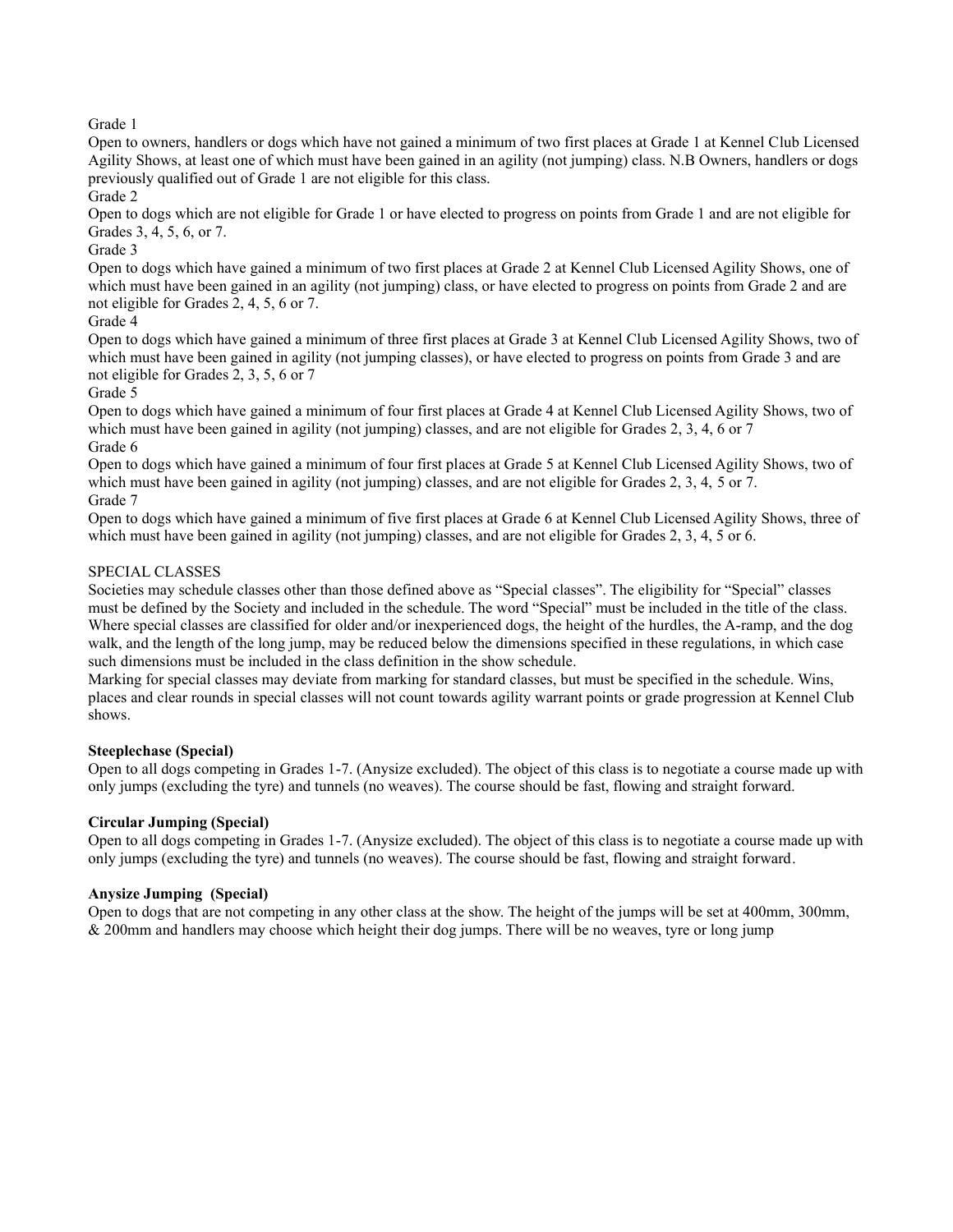## **RULES AND REGULATIONS**

1. Dogs entered at Kennel Club licensed Agility Shows must be registered at the Kennel Club in accordance with Kennel Club Regulations for Classification and Registration B, or else registration or transfer of registration must have been applied for. The registration number/ authority to compete (ATC) number will be required for each entry.

2. All dogs registered and resident outside the UK must be issued with a Kennel Club Authority to Compete (ATC) number before entry to the show/event can be made. All overseas entries without a Kennel Club Registration number or an Authority to Compete number will be returned to the exhibitor/competitor.

3. Entry fees £4.00 per dog per class. Helping Brecon members £2.50 per dog per class.

4. There will be no prize money

5. Internet entries via www.agilityshows.online will be accepted. Postal entries are also accepted see page 1

6. The Committee reserves to itself the right to refuse entries.

7. Only dogs of 18 calendar months of age and over on the day of competition are eligible for competition at Kennel Club licensed Agility Shows.

8. There will be no capping level on entries.

9. A dog must not compete in the same class more than once, including special classes.

10. Not For Competition entries will be accepted for dogs aged four calendar months and over. Dogs must be Kennel Club registered with their details recorded on the entry form.

11. No bitch in season is allowed to compete.

12. The mating of bitches within the precincts of the competition is forbidden.

13. No person shall carry out punitive correction or harsh handling of a dog at anytime within the boundaries of the Show.

14. Dogs must not wear any type of slip, half-slip collar or lead when under test. A single flat, close fitting, leather or webbing collar is permitted, providing the only attachment is a plain identification panel as an integral part of the collar ie. Not attached by a ring.

15. Should a judge be unable to fulfill the appointment to judge the Committee reserves the right to appoint another judge.

16. No competitor shall impugn the decision of the judge or judges.

17. There is no sponsorship at this show

18. Kennel Club standard marking regulations apply for all standard classes.

19. The height limit for dogs.

a. Large Dog classes - For dogs measuring over 500mm at the withers

b Intermediate Dogs – for dogs measuring over 430mm and measuring 500mm or under at the withers

b. Medium Dog classes - For dogs measuring over 350mm and measuring 430mm or under at the withers

c Small Dog classes - For dogs measuring 350mm or under at the withers

20. Judges at an Agility Show may not enter for competition a dog which is recorded in their ownership or part ownership; or handle a dog at the Show at which they are judging. Dogs may be disqualified if proved to have been handled in the class by the scheduled judge's spouse or immediate family, or resident at the same address as the scheduled judge.

21. Removal of dogs from Competition:

Following discussion between the Show Management and/or a Veterinary Surgeon

A dog shall be prevented from competing and/or removed from the Show if it is:-

a. A bitch which is in season.

b. Suffering from any infectious diseases or contagious disease.

c. Interfering with the safety or chance of winning of an opponent.

d. Of such temperament or is so much out of control as to be a danger to the safety of any person or other animal.

e. Likely to cause suffering to the dog if it continues competing.

The circumstances of such a removal shall be recorded in the competition/show incident book and submitted to the Kennel Club

22. Dog Agility is a competitive and physically strenuous activity. It is the responsibility of the owner / handler to ensure their dog is 'fit for function' and that they themselves are fit to take part. By signing the entry form you confirm that to the best of your knowledge your dog is fit and able to take part in Agility classes on the day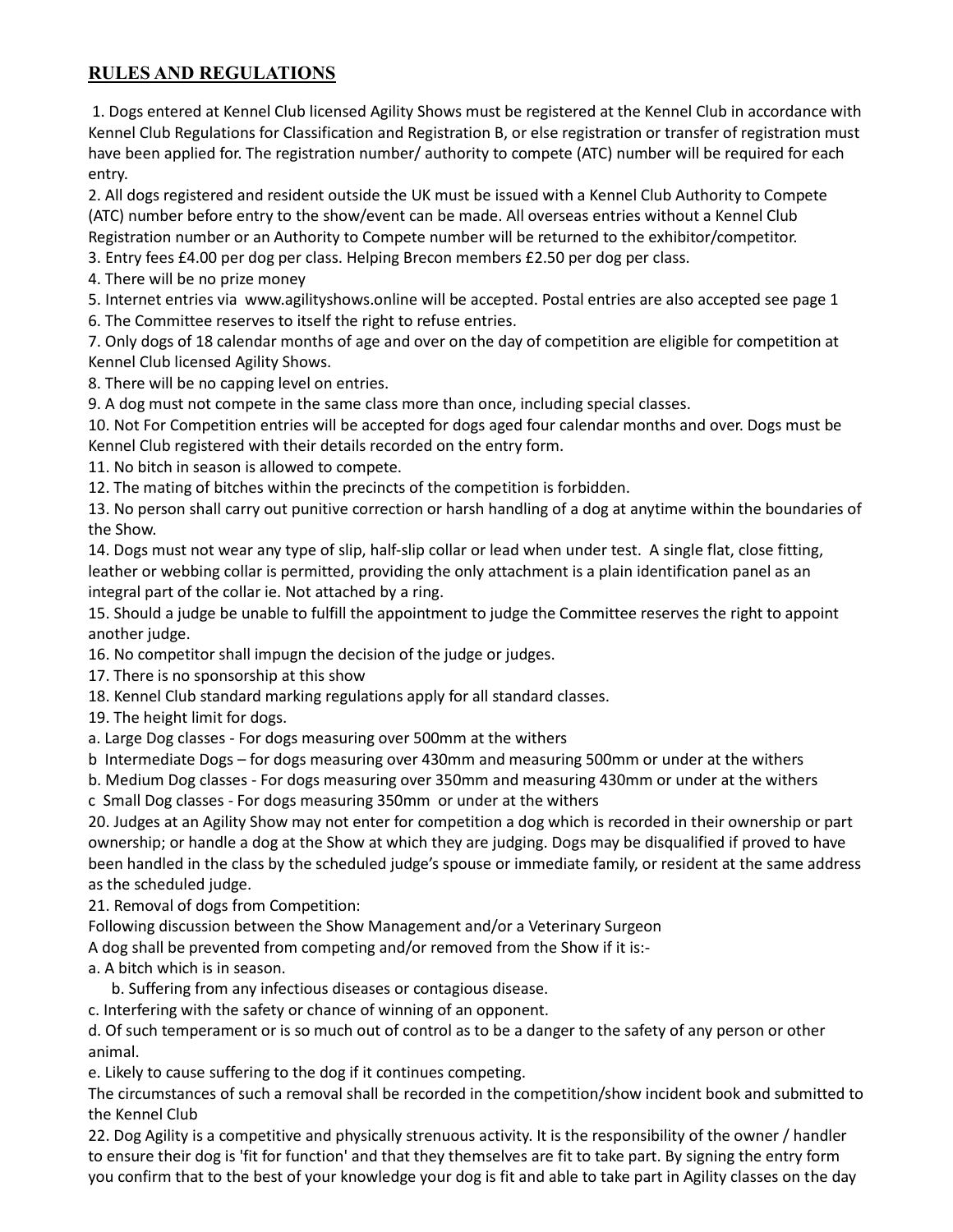### of the show.

23. In estimating the number of awards won, all wins up to and including 25 days before the start of the competition, i.e. 19th July 2022 shall be counted when entering for any class. For these purposes a competition shall be defined as all classes covered within the same schedule. In the event that a dog becomes eligible for the next grade at a particular show after the entry for that show has been sent, it is the competitor's responsibility to notify the show secretary at least 14 days before the date of the show. The dog will then be moved into the appropriate class(es) for the next grade. The dog must be moved into the corresponding number of classes as were entered at the lower grade. If there are fewer or no classes available for the next grade the competitor will be offered a refund of the relevant entry fees.

24. Should circumstances so dictate the Society, in consultation with the Judges, may alter arrangements as necessary. Such changes and the circumstances surrounding them will be reported to the Kennel Club. 25. In the event that the show is cancelled due to unforeseen circumstances, the club/society will refund fees, less reasonably incurred expenses. If the show processor has the provisions to do so, competitors will be refunded in the manner in which they had entered the show, but in any event the society will refund fees within 3 months of the show date to all those who had entered and requested a refund within 1 month of the show date.

26. Except for mobility aids nothing shall be carried in the hand while the dog is under test and food shall not be given to a dog whilst in the ring. Competitors are prohibited from wearing bags or leads whilst under test. 27. Should the judge deem a re-run is required, any result and/or faults gained in the previous run must be discounted.

28. Separate entry forms must be completed by each owner and must be signed by the owner or his authorized agent in accordance with provisions specified thereon. Entry forms must be accompanied by the appropriate fees.

29. N/A

30. Competition of Dogs Suffering from Contagious or Infectious Disease – No dogs suffering from infectious or contagious disease or having been exposed to such disease during the period of 21 days prior to the Competition may compete. Competitors infringing the Regulation will be liable to be fined and/or dealt with under Kennel Club Rule A11

31. It is the competitor's responsibility to be available for their class and running order. Competitors must run as close to their running order as possible. Failure to do so may be reported to the Kennel Club.

32. Animals in Event - No animal other than one officially entered shall be brought into the precincts of the event during its continuance, except any dogs registered to assist the disabled, or dogs required for educational or instructional purposes or by permission of the Board. However, at the discretion of the show society, a dog brought to the show by a spectator may be admitted into the precincts of the dog show, with the proviso that those in charge of the dog sign a declaration confirming the dog is free from disease and that the dog will be kept under proper control at all times.

33. Welfare of Dogs

An exhibitor (or competitor) whose dog is entered at a Kennel Club licensed event should take all reasonable steps to ensure the needs of their dog(s) are met, and should not knowingly put their dogs' health and welfare at risk by any action, default, omission or otherwise. A breach of this Regulation may be referred to the Board for disciplinary action under Kennel Club Rules and Regulations. The use of pinch collars, electronic shock collars, or prong collars, is not permitted at any Agility show licensed by the Kennel Club. This shall apply at the venue and within the precincts of the show.

34 The Show Organisers or their authorised agents may make results from this show publicly available and share results with third parties for the same purpose.

35 If you chose to download your ring cards you are agreeing for the information on them to be publicly viewable online.

36 Any size jump heights will be at 400, 300, or 200 and there will be no weaves, tyre or long jump. Handlers may choose which height their dogs jump.

Children under the age of 11 are the responsibility of and must be accompanied at all times by a parent or guardian including when competing.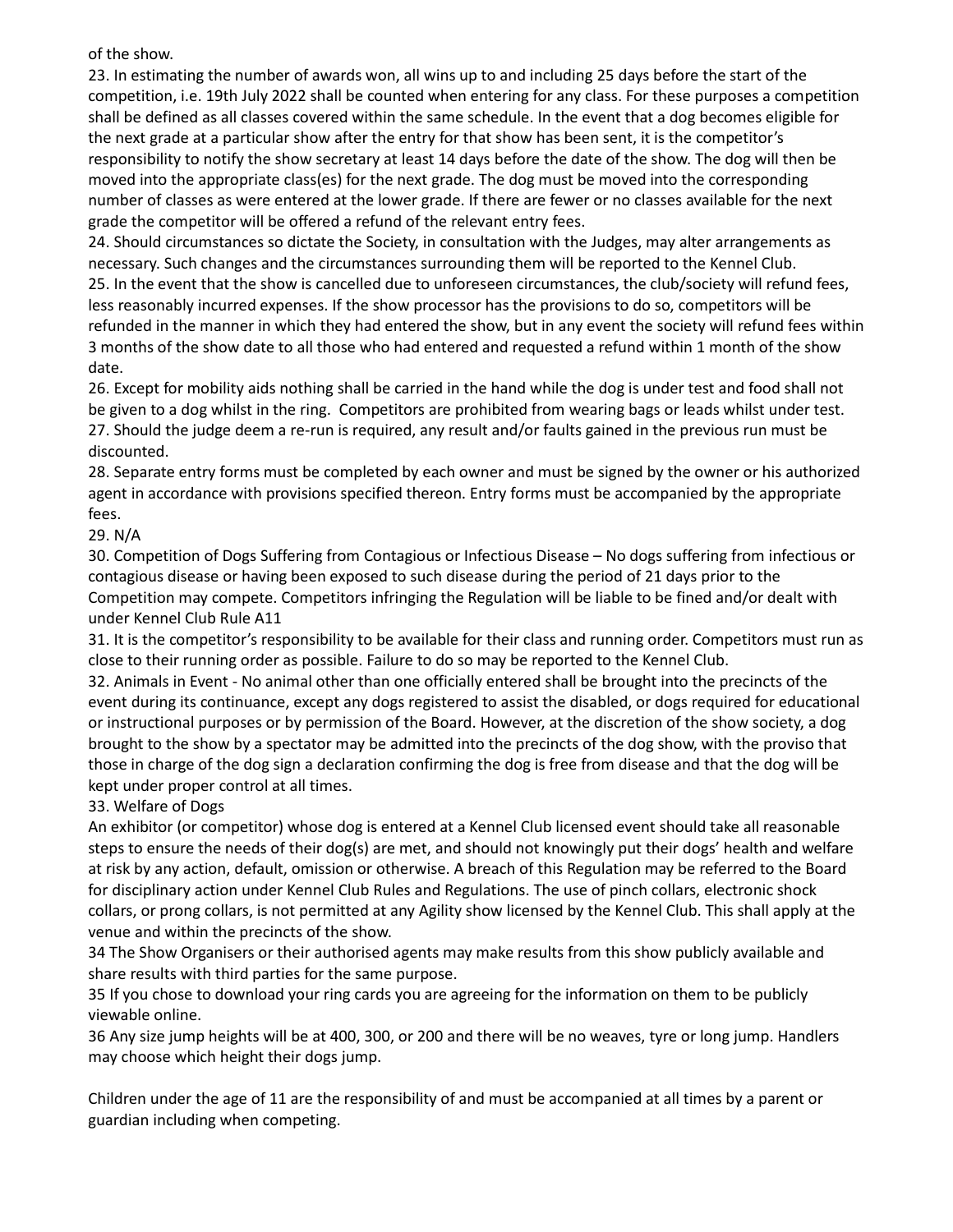DIRECTIONS The use of Sat Navs for handlers traveling from Abergavenny, Merthyr Tydfil or Swansea direction is not recommended. If you decide to do so note that you may arrive at Coed Farm, if so continue down the hill to Bryn-yr-haul.

From Hereford direction take the A438/470 after climbing a hill take the left turning signed Llanwern (Llan-y-wern) and Waste Transfer Station (see rest of directions below)

From the roundabout at the Abergavenny side of Brecon where the A40 meets the A470 take the Hereford road A470/A438 and after 3 miles take the turning to Llanwern and Waste Transfer Station The road is only one car wide but has passing spaces. Follow the road for  $1\frac{1}{2}$  miles to the cross roads with the red phone box. Turn left SP Llanwern. Go down hill Bryn-yr-haul is on the right at the bottom of the hill..

Dogs in Vehicles on Hot Days

Your dog is vulnerable and at risk during hot weather. The Kennel Club offers the following guidance to help guide you through the do's and don'ts travelling to, and whilst at, KC licensed events.

When travelling to a show please take a moment to consider whether the route to the show is on a busy holiday route and leave earlier to avoid increased time in traffic jams.

• If your vehicle is not air-conditioned seriously consider whether travelling to the show is a good idea at all.

The vehicle should be as fully ventilated as possible, and plenty of stops should be taken, with lots of water available to drink.

• Ensure your dog is not sitting in full sunlight. There should be plenty of free flowing air around the dog.

When at the show, never leave your dog in an enclosed vehicle.

• Keep the dog in the shade – take your own shade. For example a large umbrella and sheets, and always have plenty of water available to drink so your dog stays well hydrated.

Avoid your dog taking part in unnecessary exertion, or from standing in exposed sunlight for extended lengths of time. Remember, if you feel hot your dog is very likely to feel much hotter and dehydrated, and this could lead to dire results. Please look after your dog's welfare.

### WARNING: IF YOUR DOG IS FOUND TO BE AT RISK, FORCIBLE ENTRY TO YOUR VEHICLE MAY BE NECESSARY WITHOUT LIABILITY FOR ANY DAMAGE CAUSED

In case of cancellation of the show within seven days of the show date, notification will be sent to the relevant web sites and posted on applicable facebook groups where possible. It will be the competitor's responsibility to check with these services if continuation of the show is in doubt

Right to Refuse Entries – Exhibitors/Competitors are reminded that show societies have the right under Kennel Club Regulation to refuse any entry.